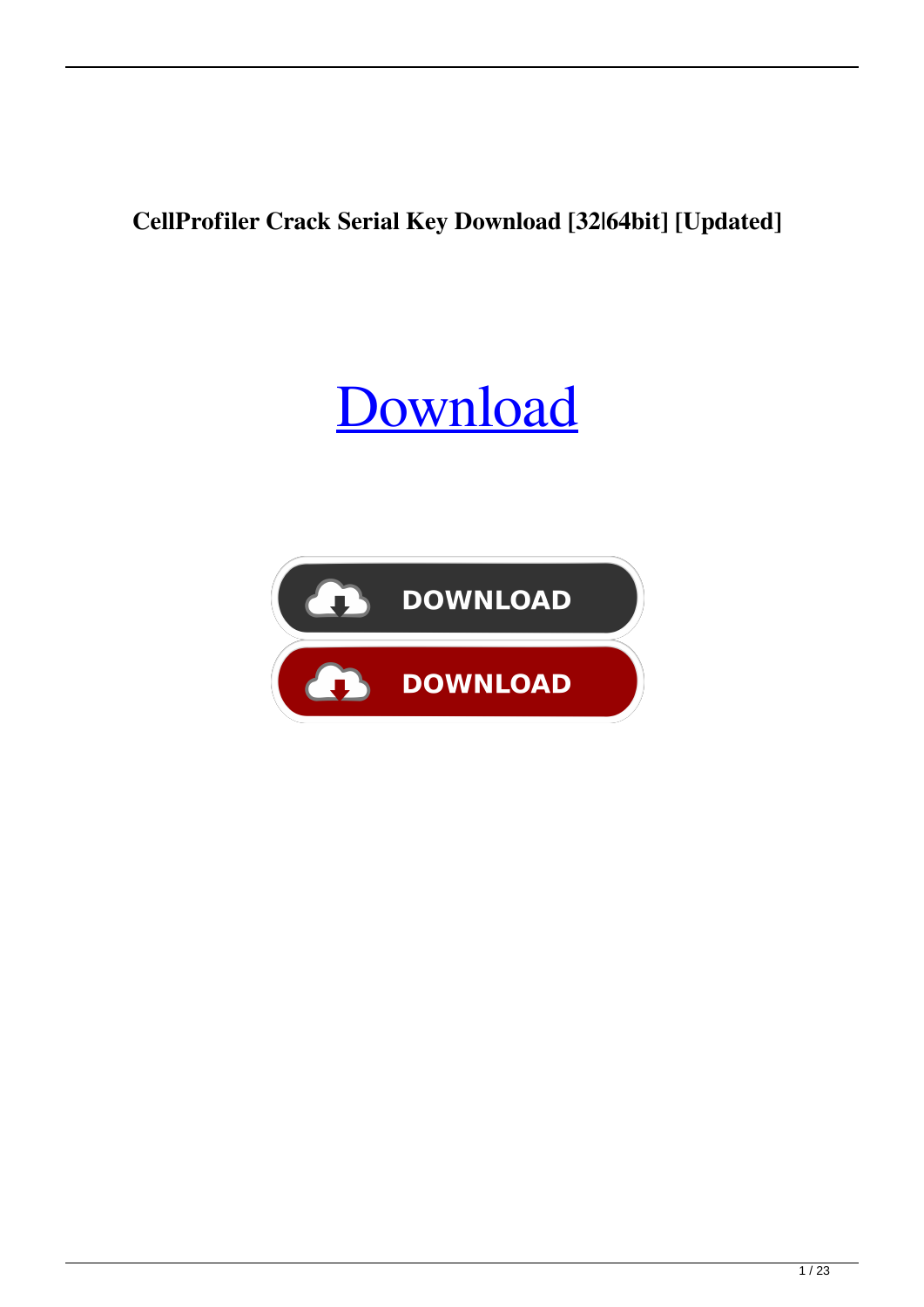# CellProfiler Cracked Accounts is a free MATLAB™ image processing software for rapid quantitative cell biology analysis. CellProfiler provides a rapid pipeline for object detection, tracking, cell segmentation, and quantitative cell analysis in 2D and 3D. CellProfiler is able to handle large image volumes and produces fully customizable datasets for downstream analysis. File association for multiple sub-apps 1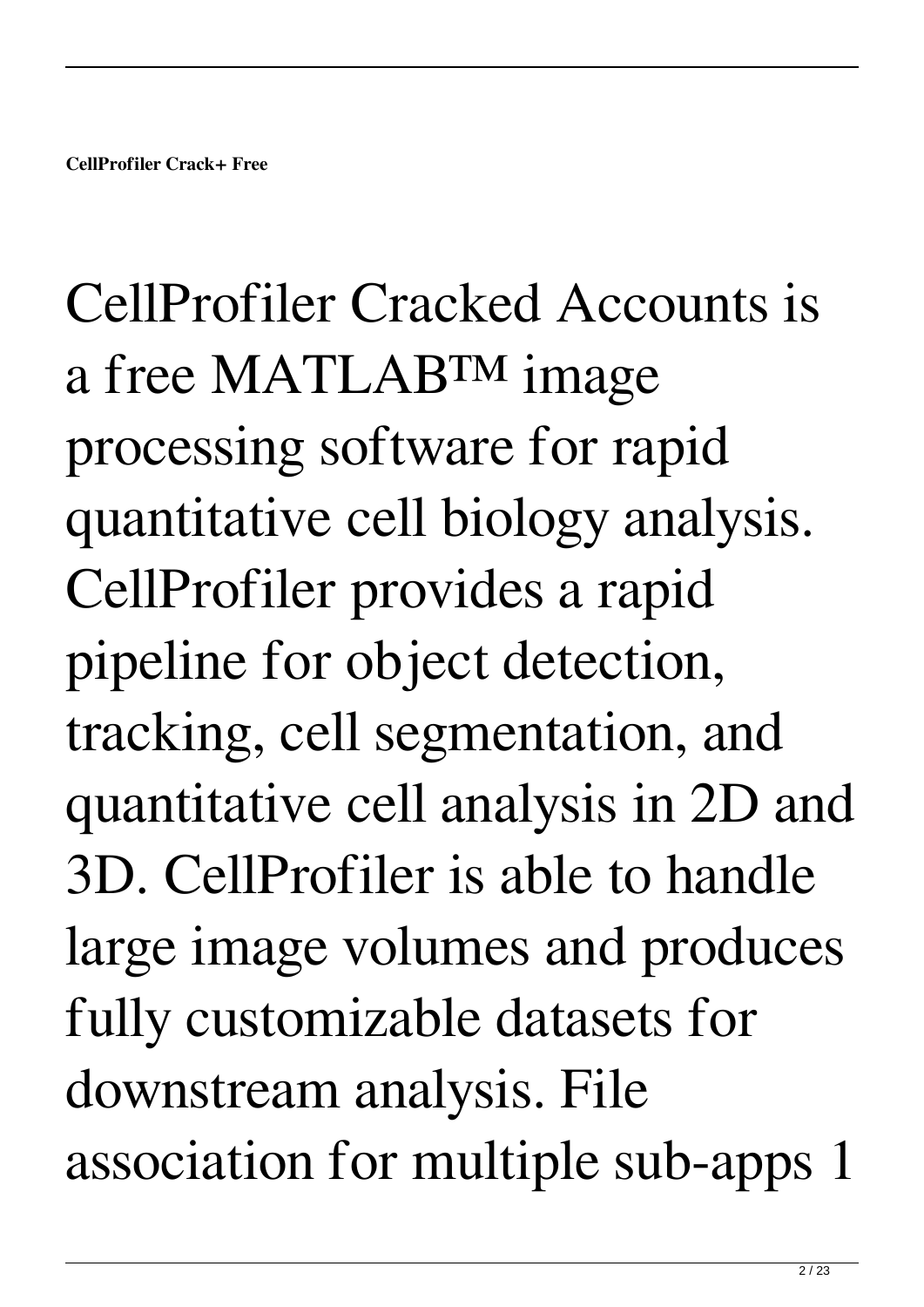post in " " How to Start WeTransfer With A App Launcher The OS and launcher should be able to handle all of this in a sane way. How can i access files stored on my external harddisk using the app launcher? Any help would be appreciated. I am trying to start up an app launcher that allows me to access the files on my external harddrive. I have searched around and this is the closest that I can find, but it doesn't seem to work. I want my tablet to serve as an App Launcher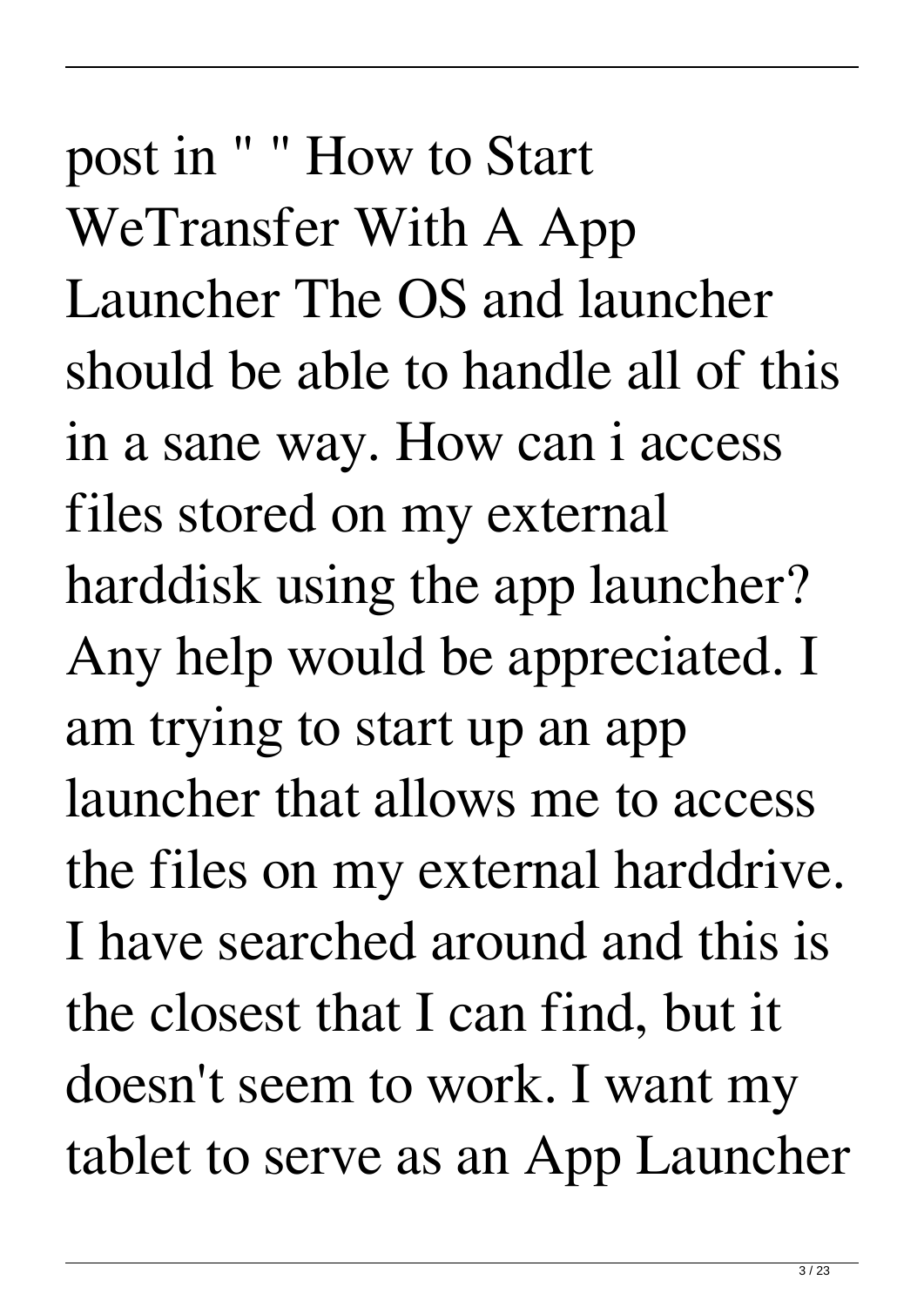How to use cd to start programs. How to use cd to start programs. How to make programs show on the dock. 1 post in " " How to have thunderbird start at system boot 1 post in " " Default Music Player on Launch I need to have the default music player open up when the computer boots. I have the wmp as default player set up. But it doesn't work when I boot up, I have to go into settings and change the default. I have also tried to set it up in the startup folder, but it also didn't work.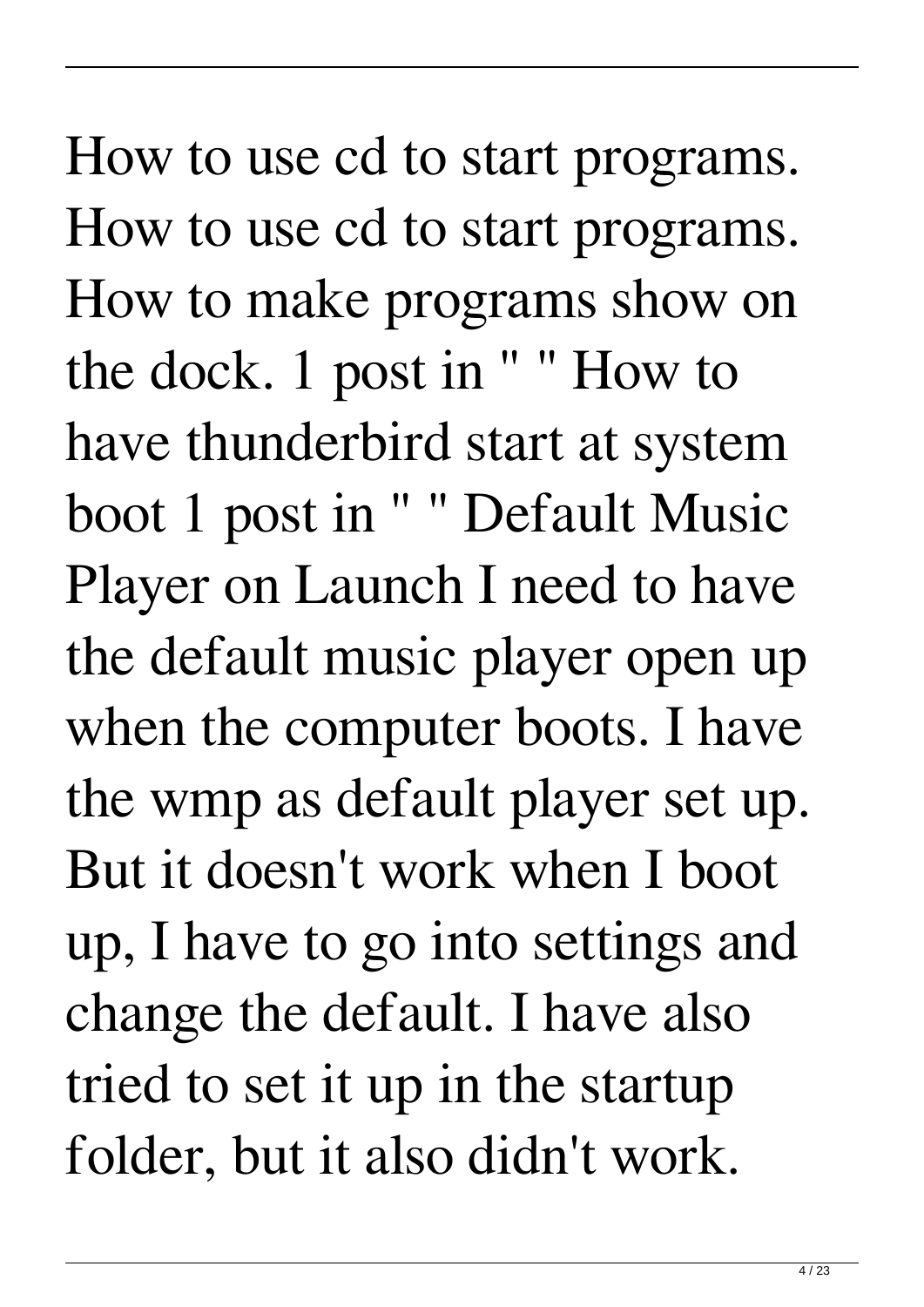Anyone know what I can do about it?Q: Otimização: String com dígitos mais de um Estou fazendo um básico de bancos de dados, com código JS e HTML. Na parte do HTML, tenho um campo de nome: Como eu poderia fazer para, quando o usuário digitar e clicar em nome com caracteres mais de um, ficar nulo? Segue o código abaixo: function validar(event) { var textos  $=$ document.getElement

**CellProfiler Crack Activator X64**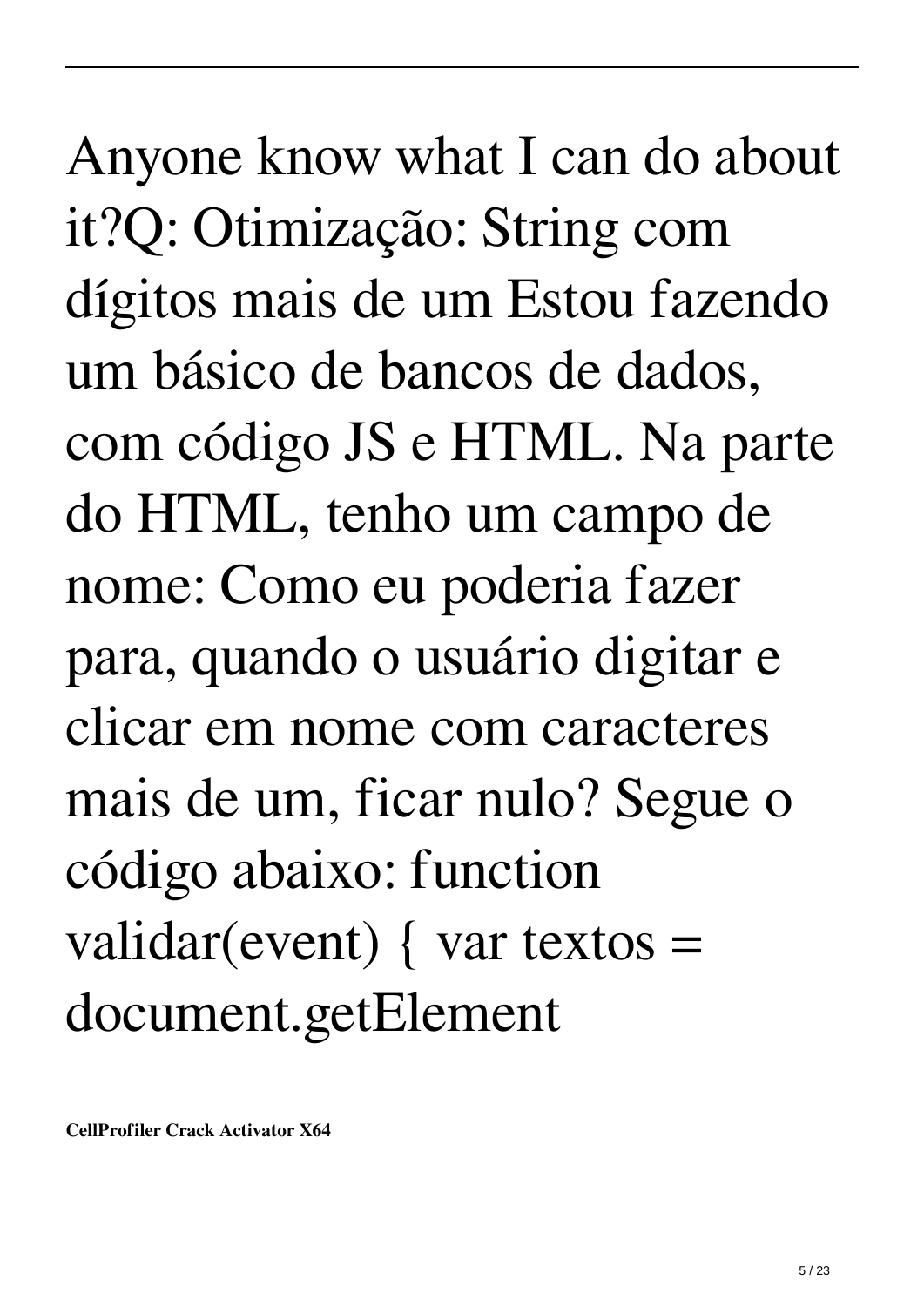# The CellProfiler software is a collection of over 100 macros and pipelines to measure and quantify over 600 complex and multiplexed phenotypes across thousands of images. CellProfiler's approach to image analysis is designed to overcome some of the most

common issues that confront biologists working with digital images. LIMITATION: Macros are essentially scripts that execute on a computer. As with all computer programming, there is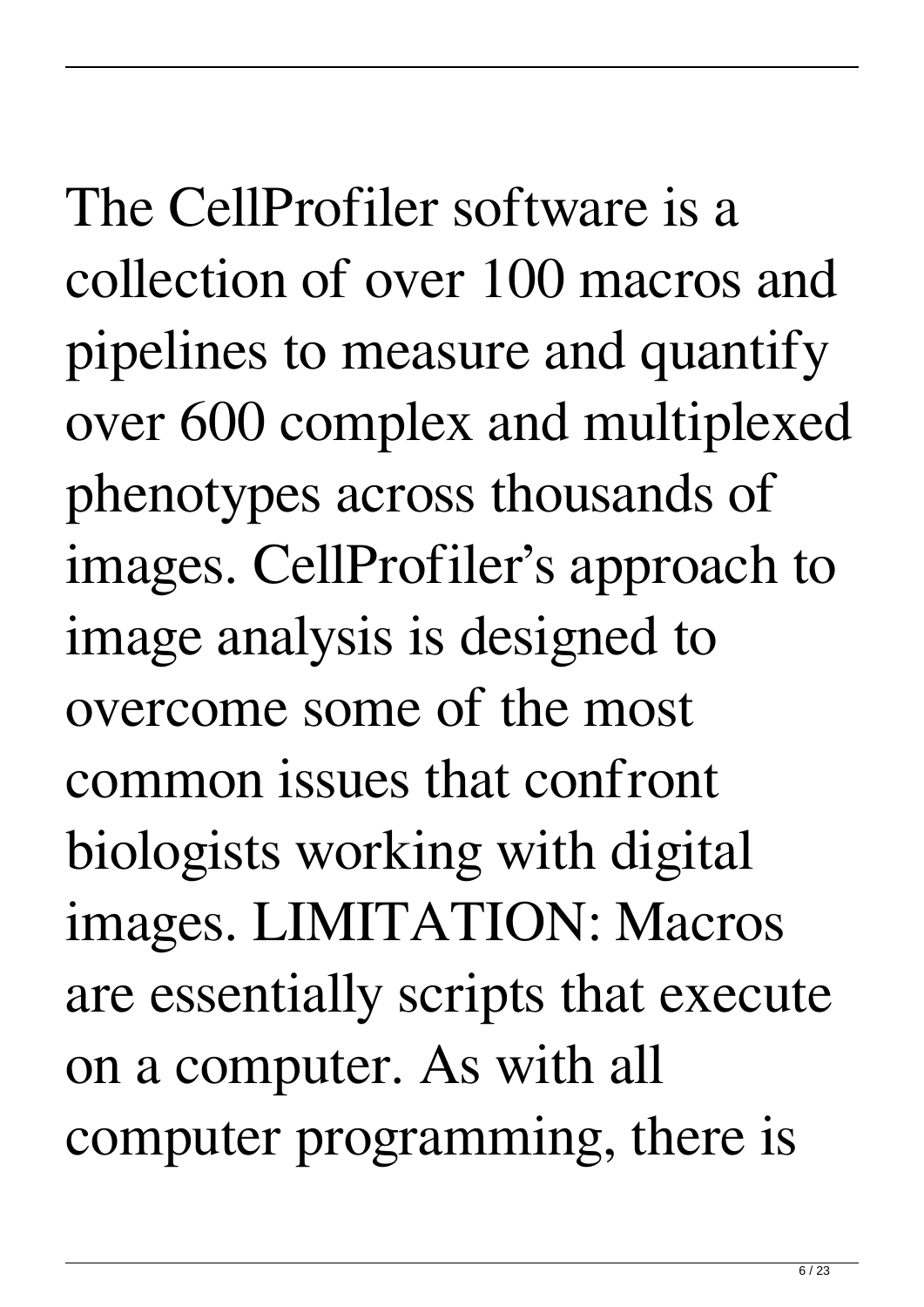no universal answer to the problem. If a macro fails, no matter how easy it seems, the script will fail, requiring some human interaction to correct it. Installation: During the license download, you will find a number of licenses for each of the three different platforms. The keymacro is included on the C++ Platform and the Python Platform. It is not included on the Java Platform. License A keymacro license includes the download of CellProfiler version 4.3.0 or later,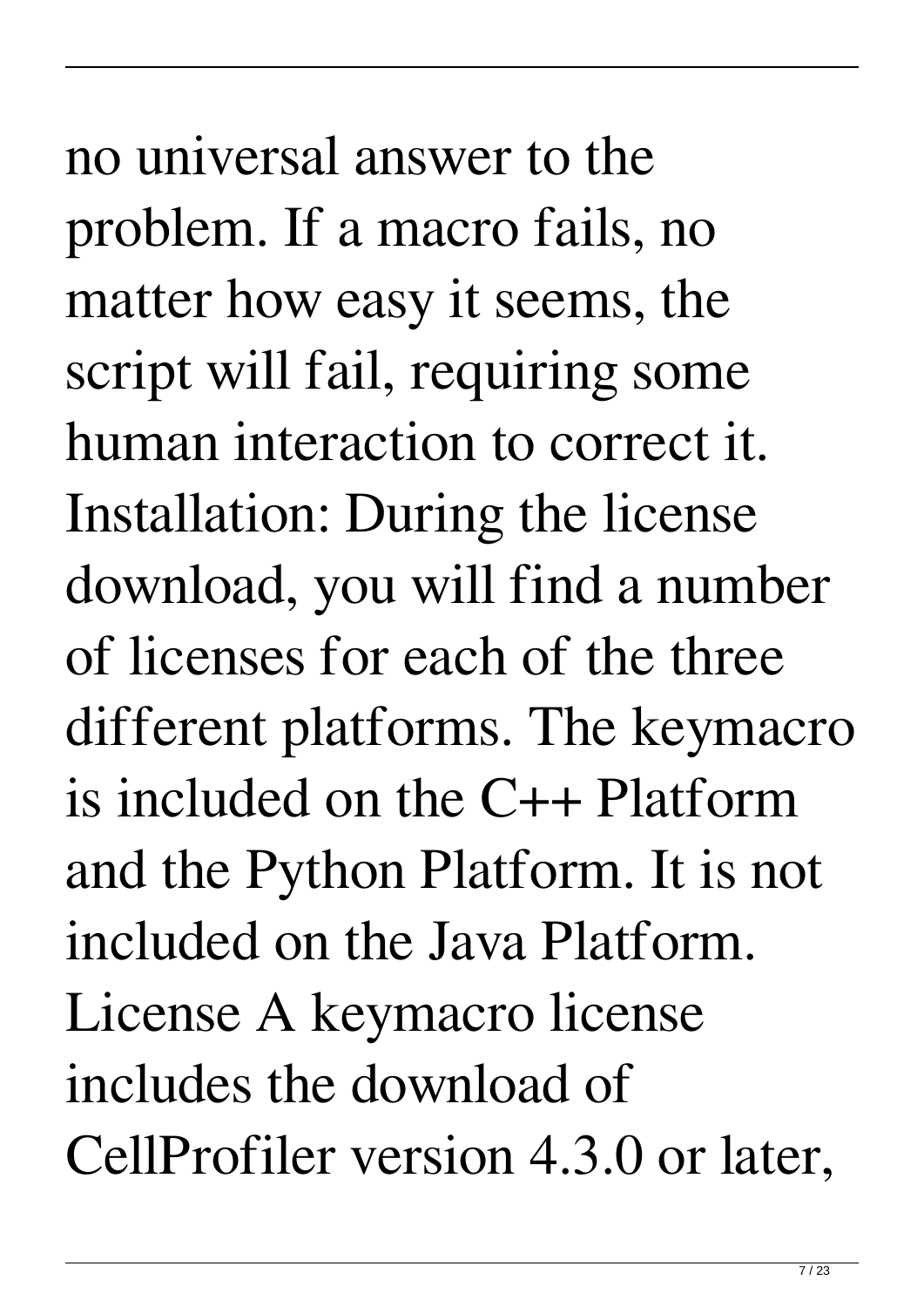which includes the C++, Python, and Java versions of the macro (and the corresponding version of each of the corresponding plugins) needed to execute it. The keymacro license includes the private repository of private macros, the repository of each of the three keymacro licenses, and the JAR files containing the installed plugins. The cellprofiler.org website has tutorials for each platform, including information on how to install the C++, Python, and Java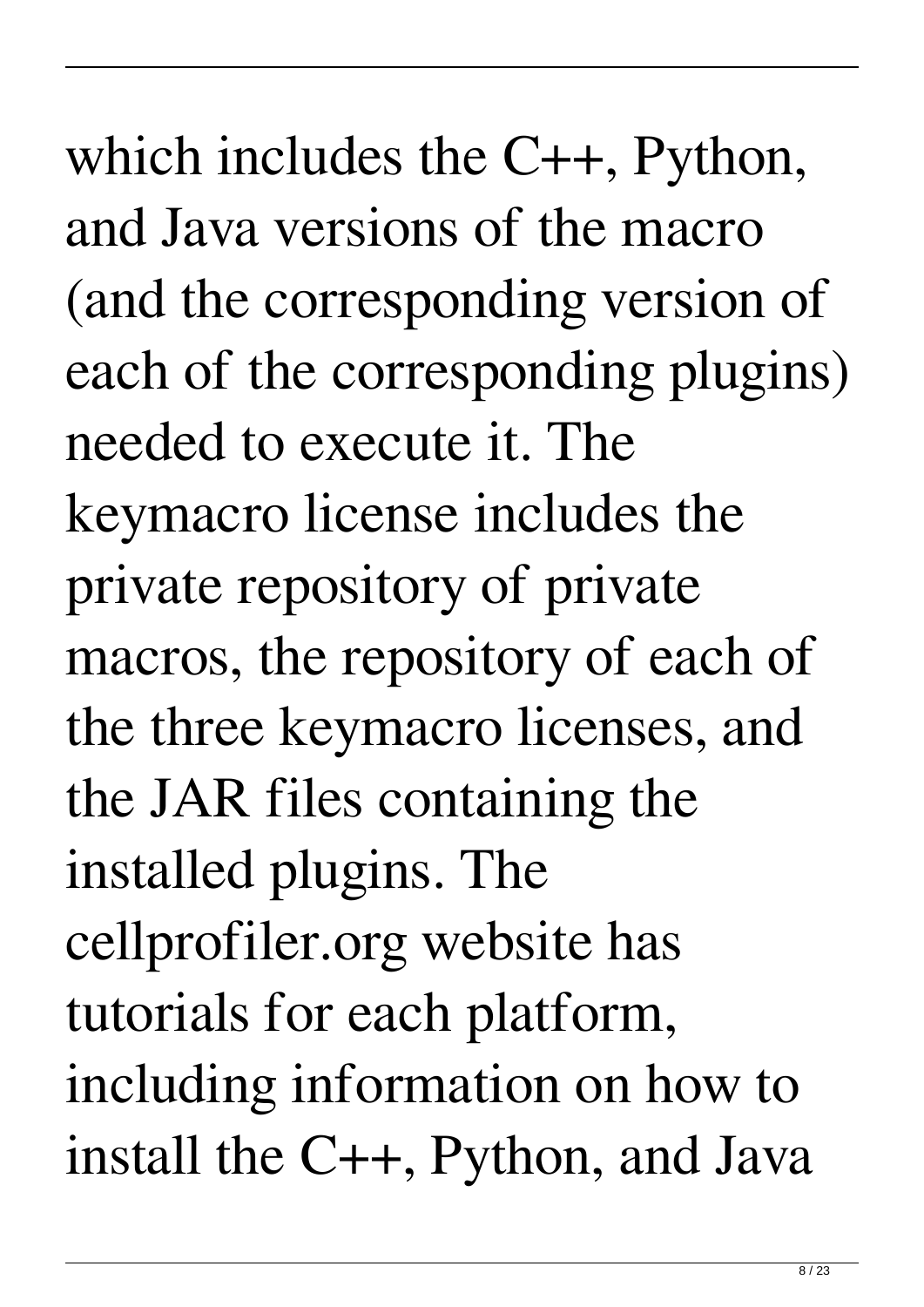plugins. The main user manual is located on cellprofiler.org. There is a large number of references on the website for the plugins that are available on the site. Running Macros: The following operating systems are supported: macOS Microsoft Windows Linux A summary of the features of the different versions of CellProfiler is available. License (expires: May 10, 2020) from \$5.00 Overview Includes 15 macros to automate the measurement and analysis of hundreds of biological processes.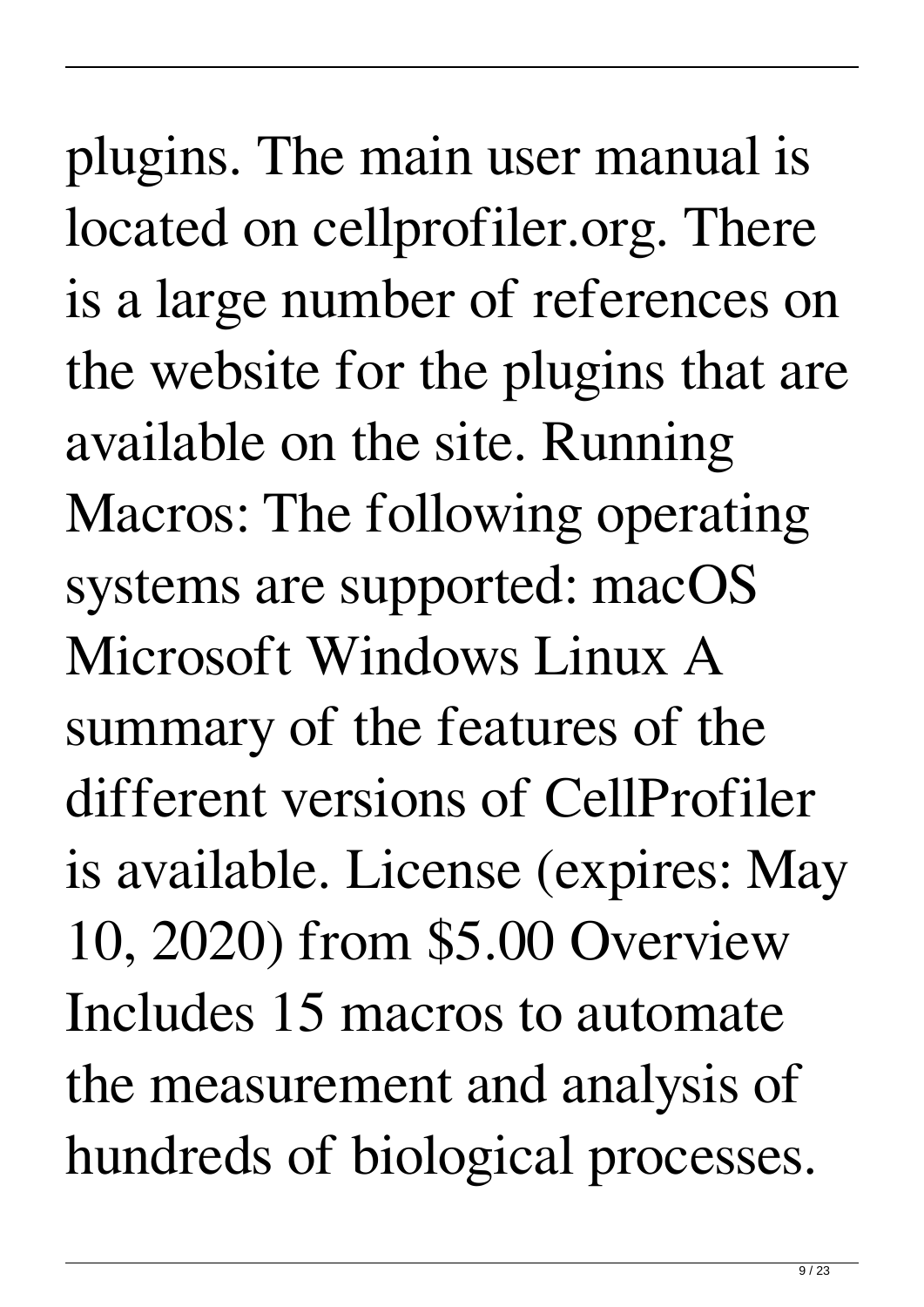Includes pipelines to segment, measure, quantify, and compute the mean, median, mode, standard deviation, coefficients of variation (CV), variance, skewness, kurtosis, maximum, minimum, and more. Keymacro provides a suite of macros to enable automatic analysis of cell image data, including support for random forests, machine learning, and object-based colocalization analysis. Keymacro provides an extensive collection of macros to automate the measurements of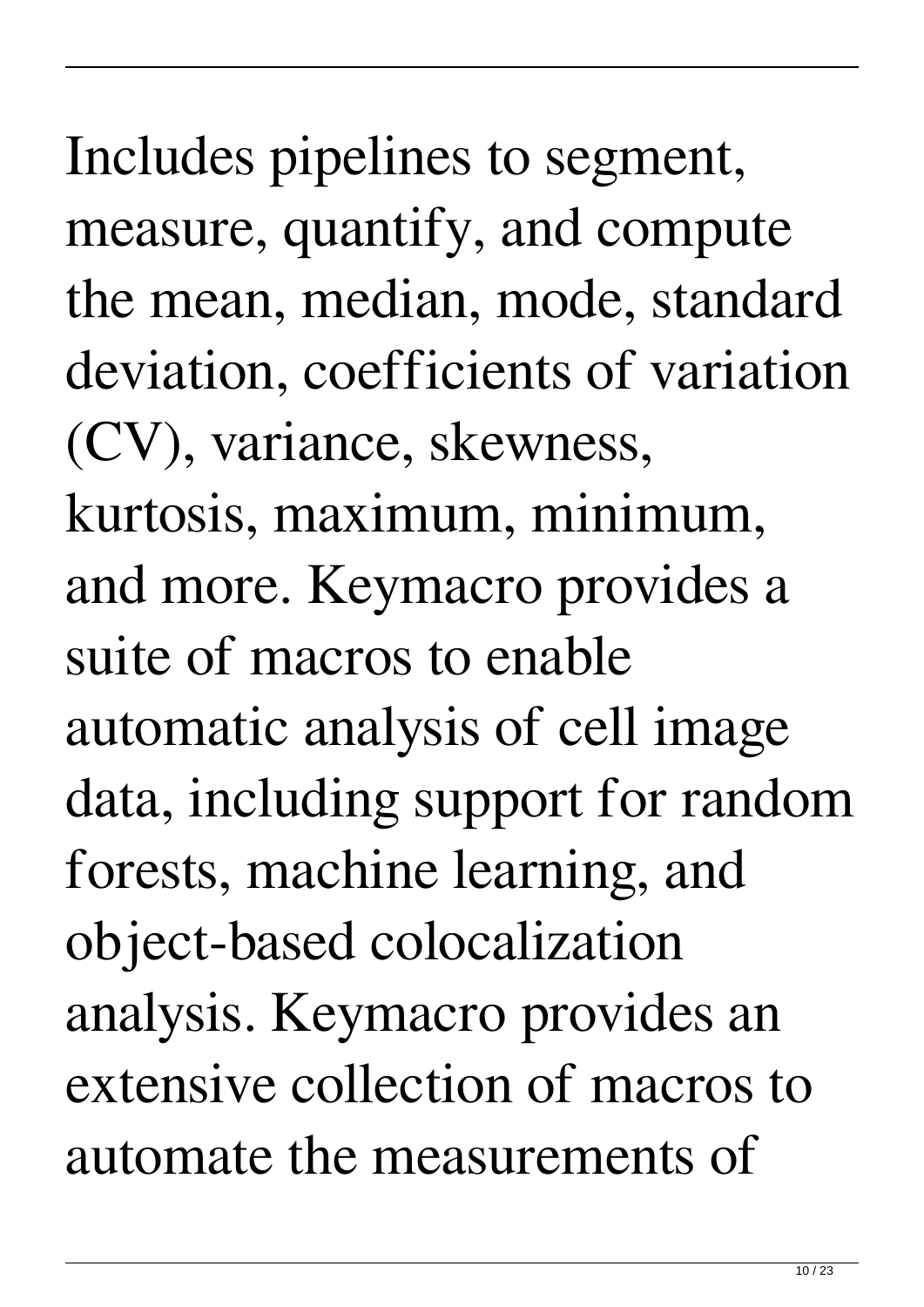### hundreds of biological processes. This software is designed for biological research, where many 81e310abbf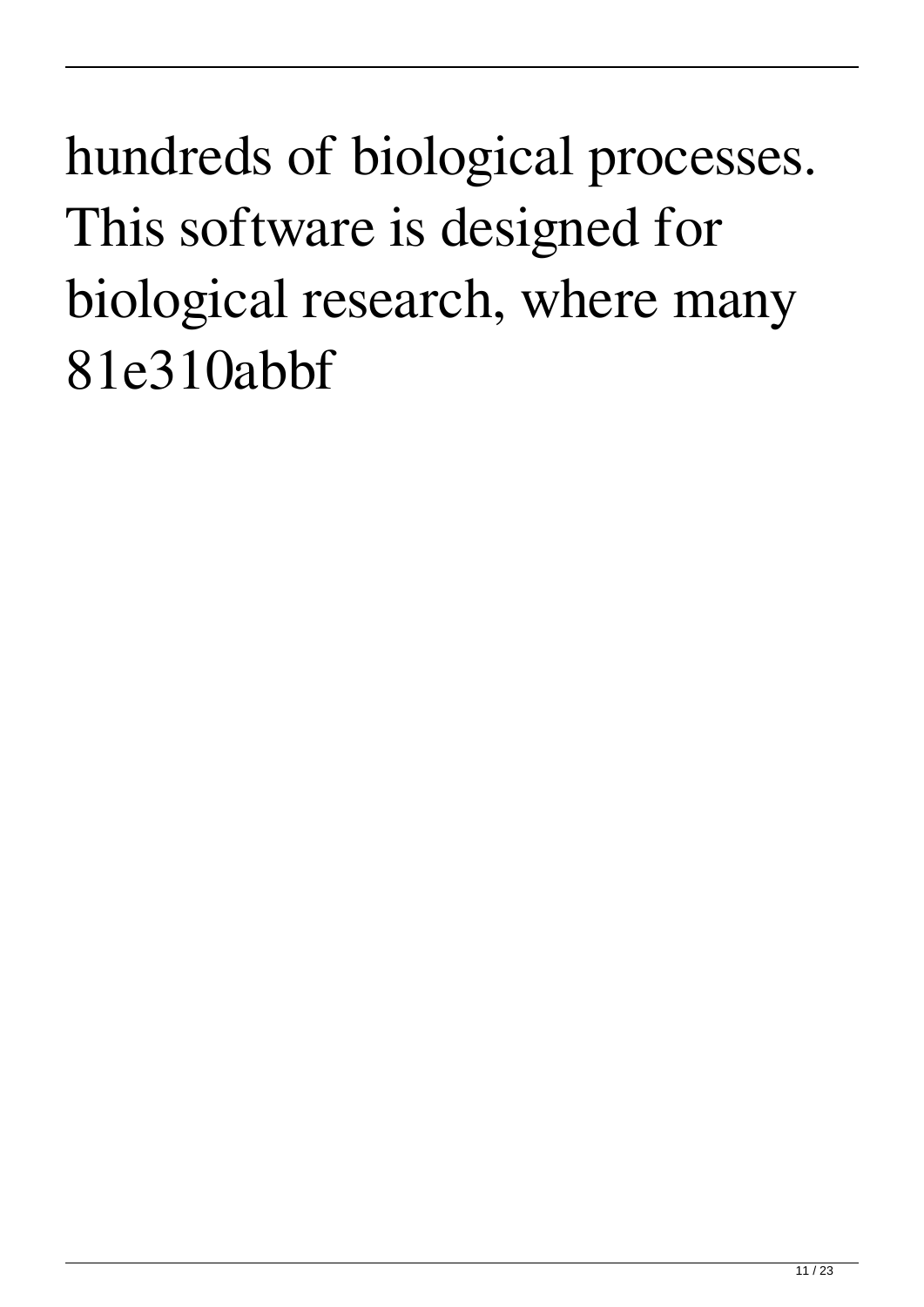CellProfiler is a versatile, easy-touse toolkit for computer vision research. It is designed for biologists without training in computer vision or programming to quantitatively measure phenotypes from thousands of images automatically. CellProfiler is a tool that helps biologists to learn and exercise. This toolkit consists of four major components: cell image data collection, image analysis, data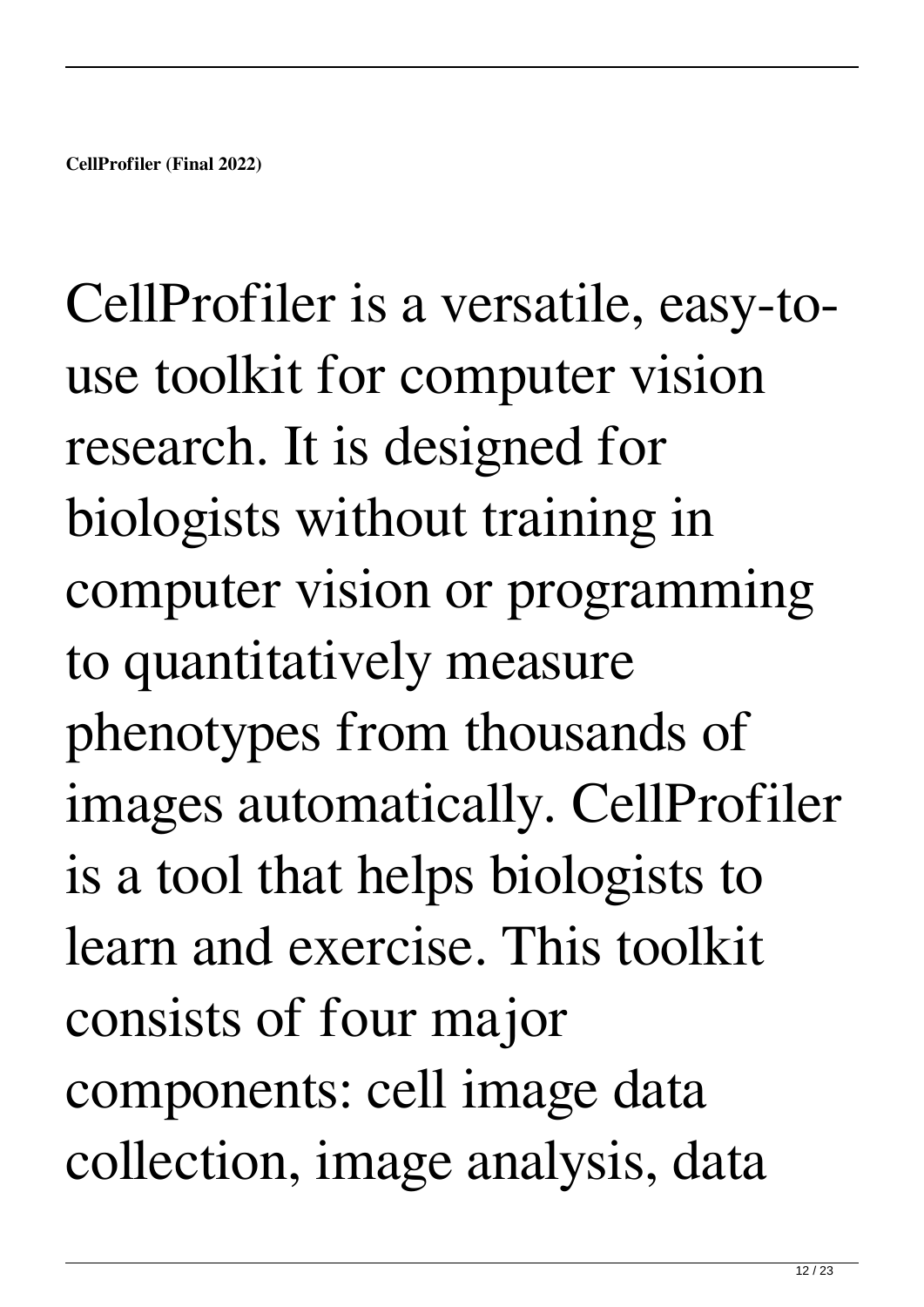# management, and highperformance computation. CellProfiler's capabilities include: \*Automated object detection and feature extraction, such as nuclear boundaries, fluorescent intensity, and phenotypic features \*Data acquisition using microtiter plates, conventional microscopy, and automatically acquired time-lapse movies. \*Manipulation of original images, for example by image alignment, image fusion, morphological transformation, and application of customized image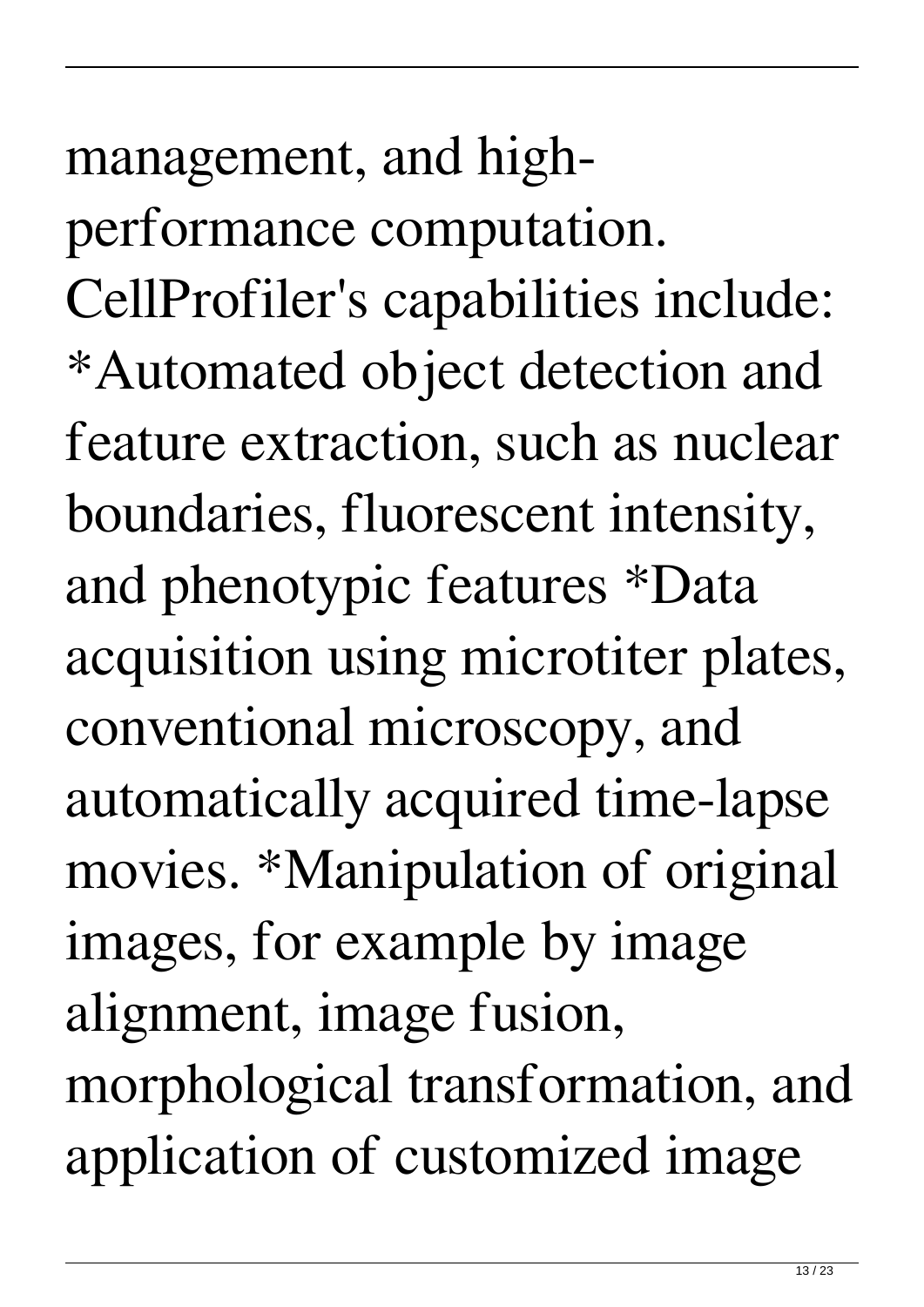filters. \*Statistical analysis, such as k-means clustering, principal component analysis, and generalized linear models. \*Evaluation of cell image features using machine learning, for example using multi-class support vector machines. CellProfiler is available on the web as a tool kit and as a stand-alone server for running analyses and storing results. CellProfiler is freely available for academic use at Copyright and License This software is distributed under the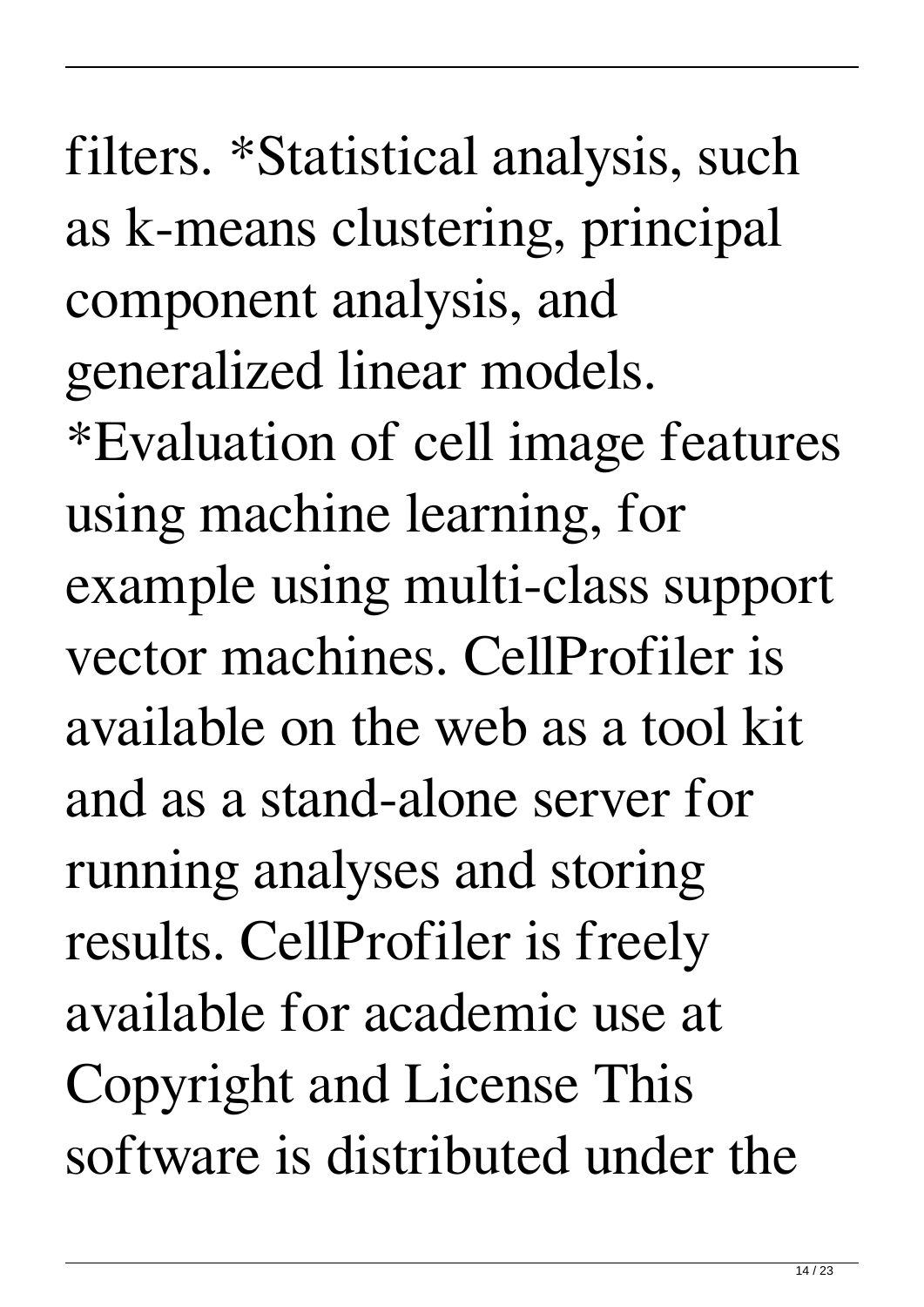GNU GPL License. A copy of the GNU GPL version 3 is enclosed in the file "doc/COPYING". Limitations of the software and its components may be found in the file "doc/limitations.txt". Dependencies CellProfiler requires the following software to run: \*Java 6 or higher \*Dependency Manager plugin for Eclipse or Java 8 \*Apache httpd 2.4 or higher \*Apache Tomcat or higher \*Titan VMs \*If you use the GNU GPL version 3 or higher, we recommend that you use version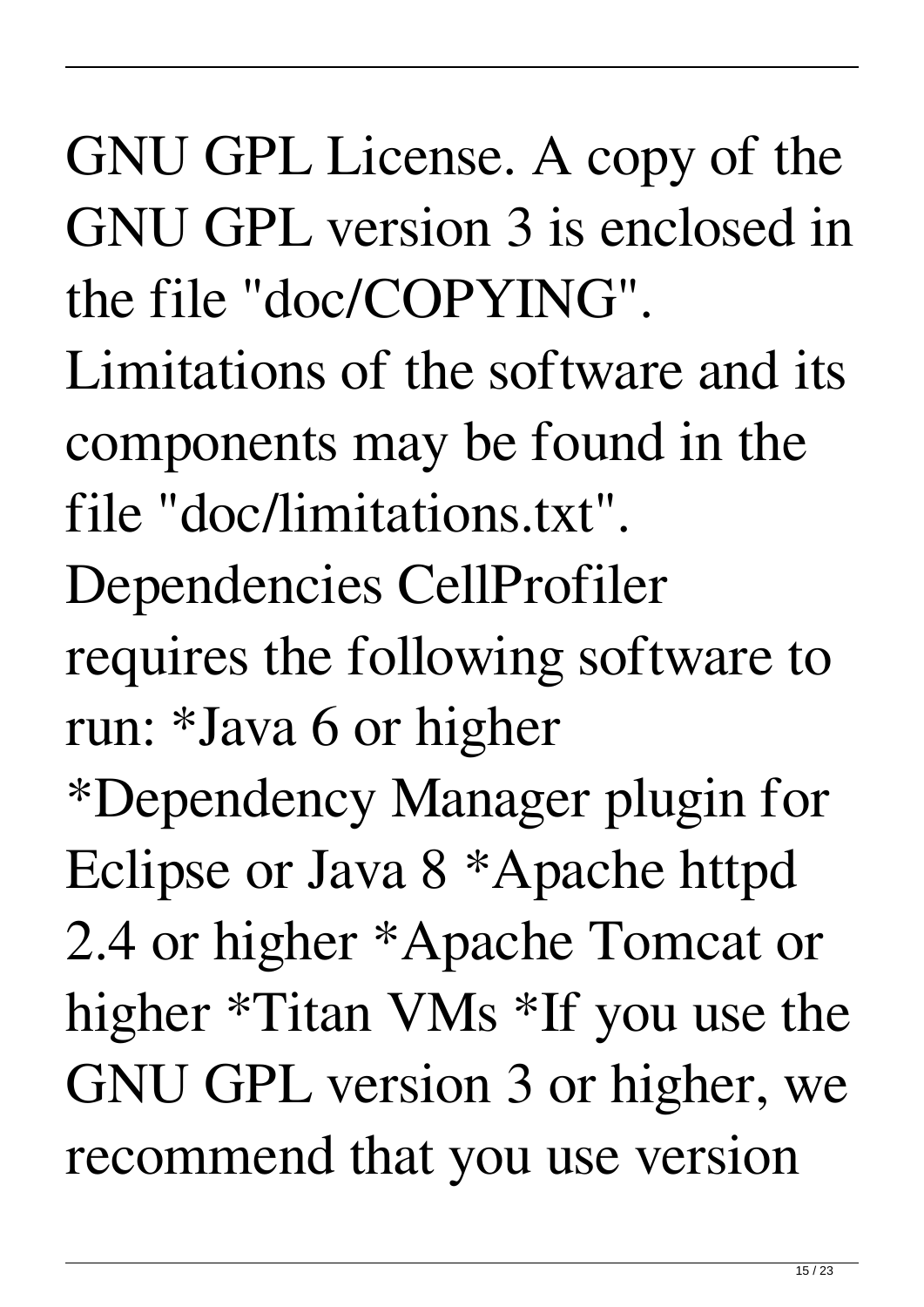3.4.0 or higher of Java 6. Releases The most recent stable release is: "release\_2\_0\_0\_11" The most recent beta release is:

"release\_2\_0\_0\_10" The most recent nightly build is:

"release\_2\_0\_0\_09" Build Notes Version 2.0.0 is the first release to be distributed as a "binary" download. This means that the installation files that you download are not designed

**What's New in the CellProfiler?**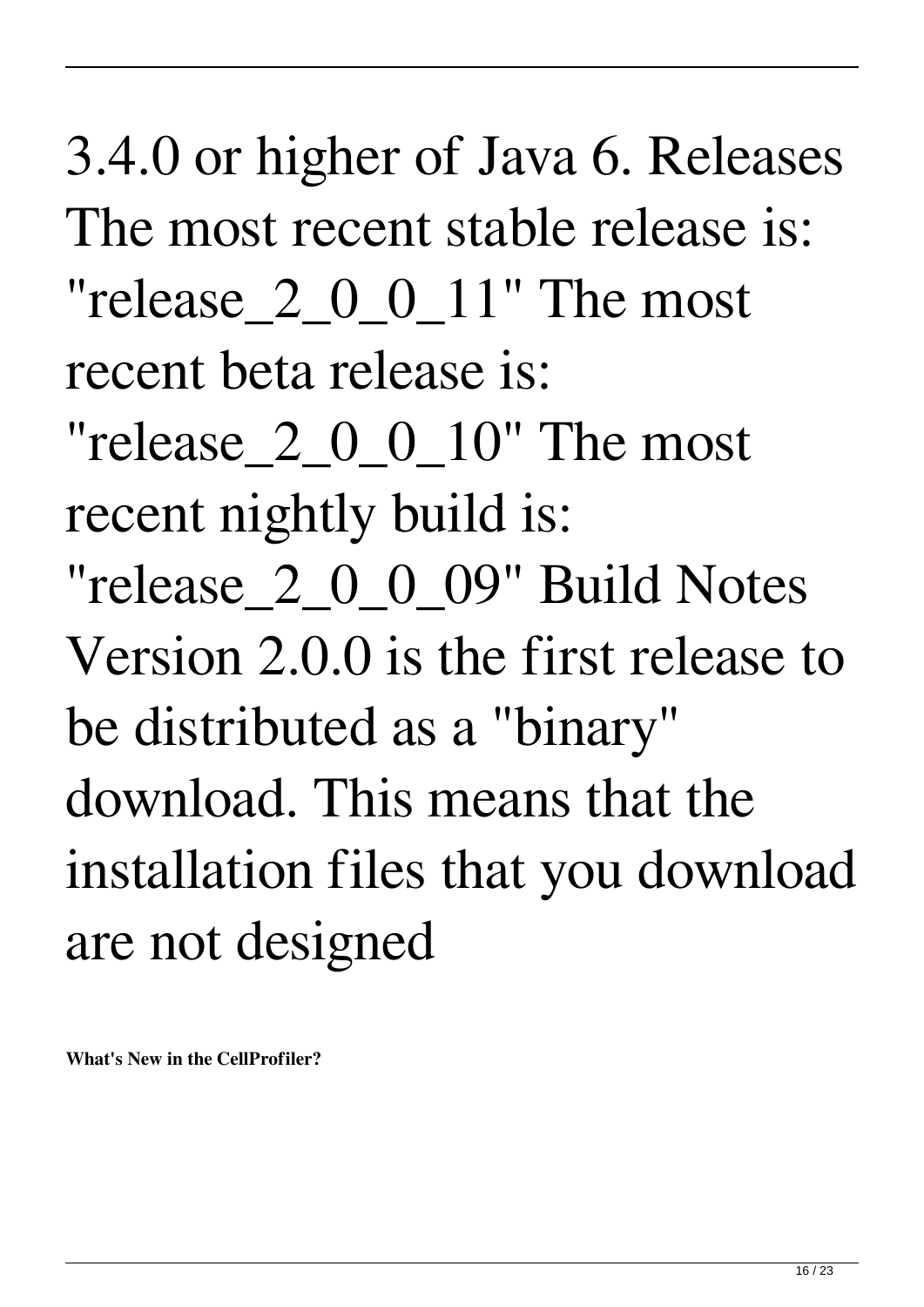CellProfiler is an open-source software application for automated image analysis. This application uses an image processing pipeline approach that deploys a collection of algorithms and modules to perform image analysis in a fully automated manner. This application offers image processing modules for detection of objects, measurement of morphological characteristics and measurement of overlapping and distance relationships in biological samples. Main features: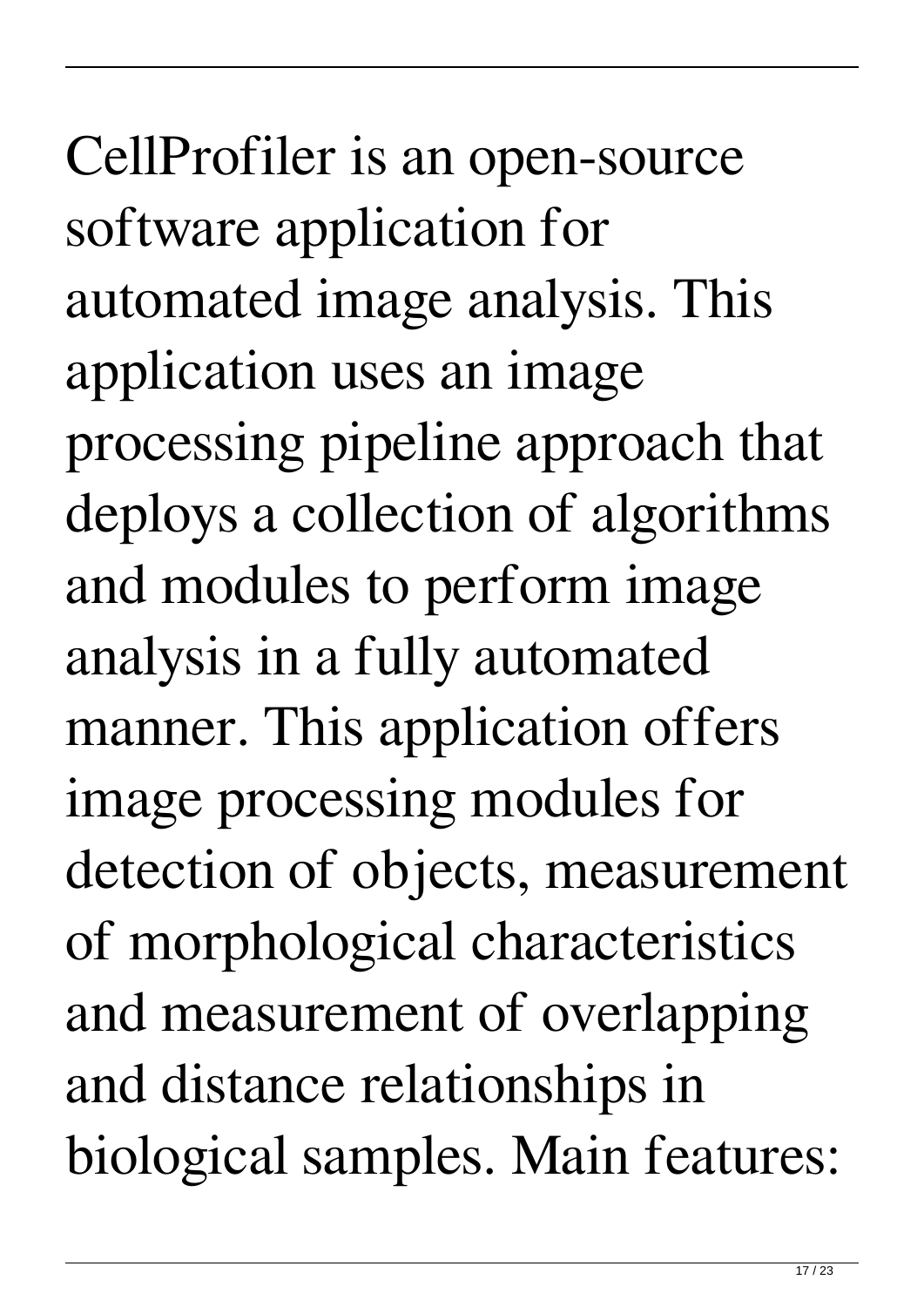This application supports a large range of formats for the raw images that need to be analyzed, and it has support for several imaging techniques, including fluorescence, DIC, TIRF, phase contrast, spinning disk and more. It can perform object-based or image-based analyses and it also allows users to customize their workflow and create their own processing modules by using several predefined ones. Data can be exported and can be used for further analyses using several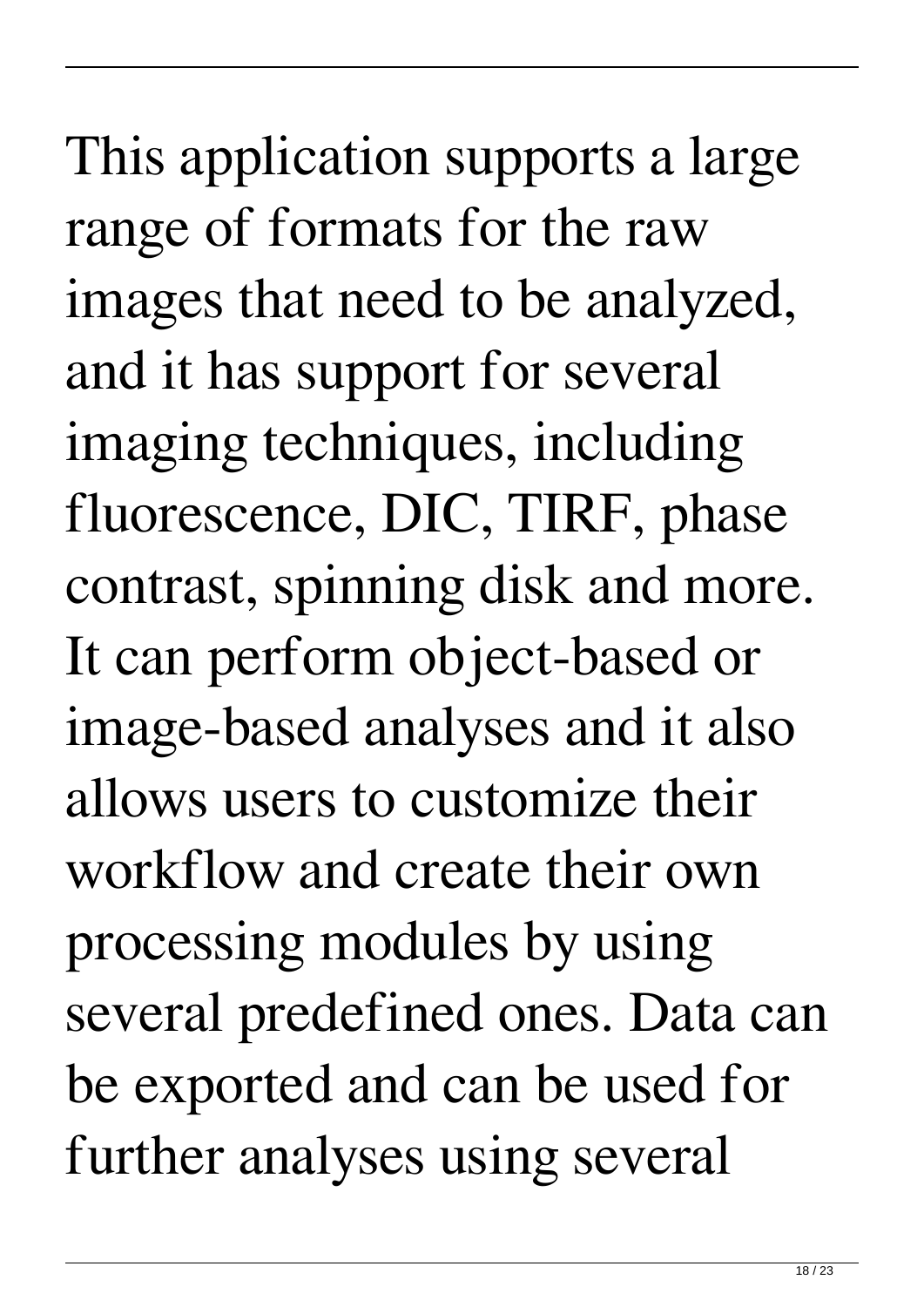19 / 23

tools. Keywords: CellProfiler, cell analysis, automated image analysis, image processing More Information: To learn more about this product, please visit the developer's website: Please join us on Facebook: In addition to the regular support and bug fixes, the maintainers can only do their best when they receive reports of actual errors. Please send your reports to: The CellProfiler community is delighted to announce the release of the beta version of the application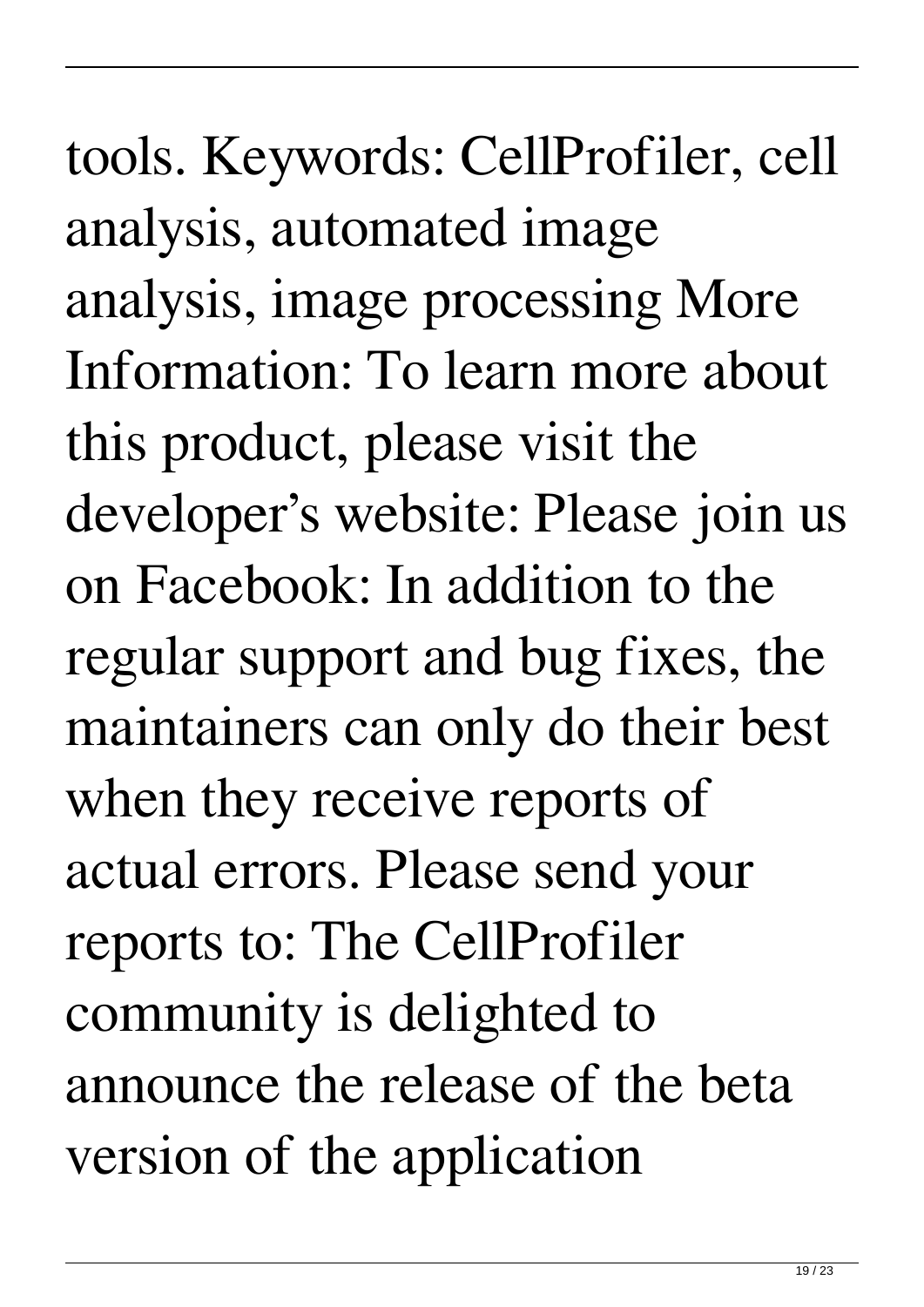CellProfiler 2.2.1. CellProfiler 2.2.1 is a maintenance release to the Beta version of 2.2. Bug fixes. New features. New and enhanced support of the most recent release of CellProfiler Analyst (analyst.cellprofiler.org). The latest version of CellProfiler Analyst is available for download at: The download can be obtained via the following link: We are grateful to the contributors that helped make this release possible:

• Matteo Redaelli • Peter Anhold • Pedro Felix • Philipp Best •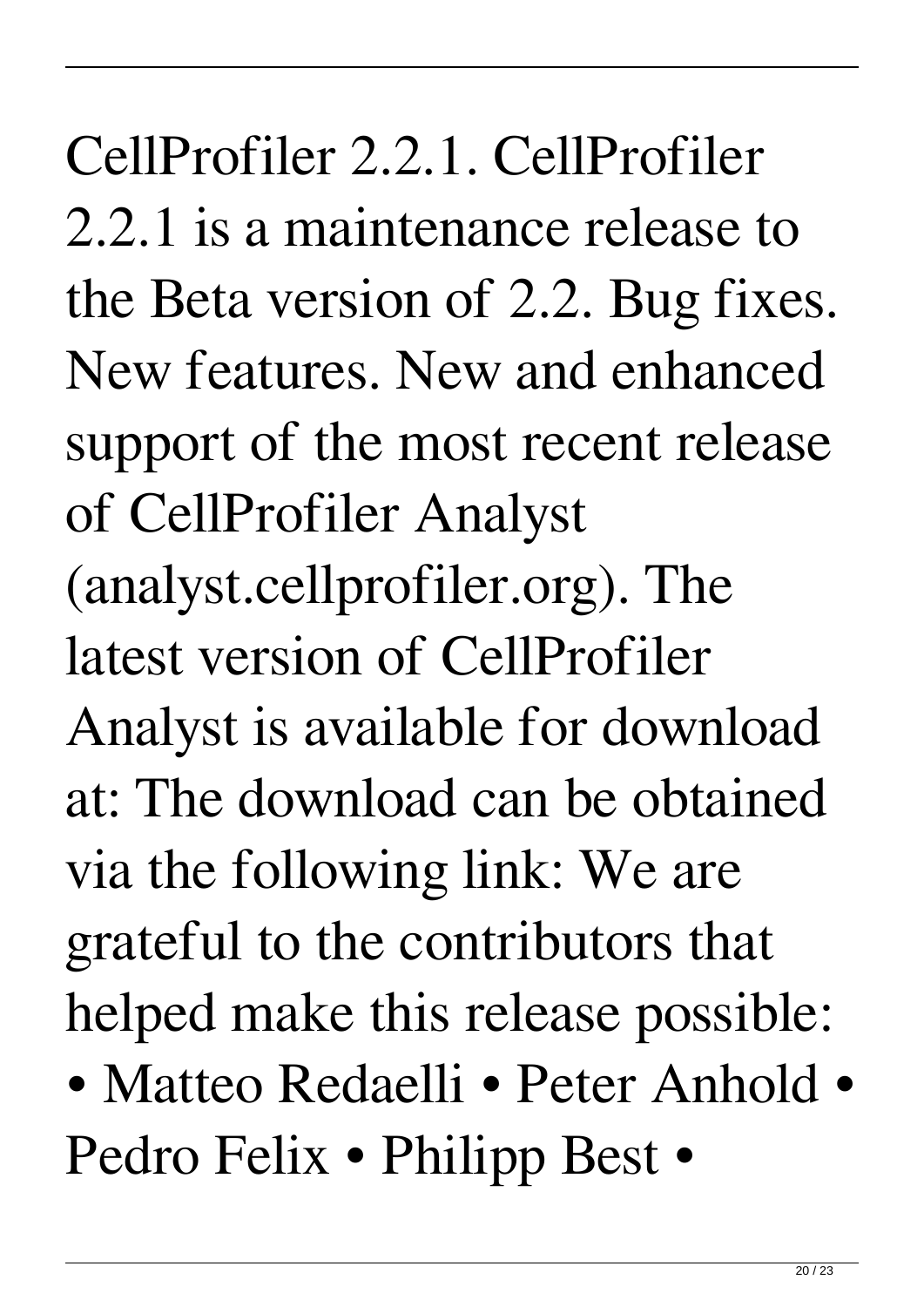Robert Kelly Describe a typical workflow in image analysis and biological science and what would be required to accomplish this task. Describe a typical workflow in image analysis and biological science and what would be required to accomplish this task. This article is the second part of the series: In the first article, we introduced a step-by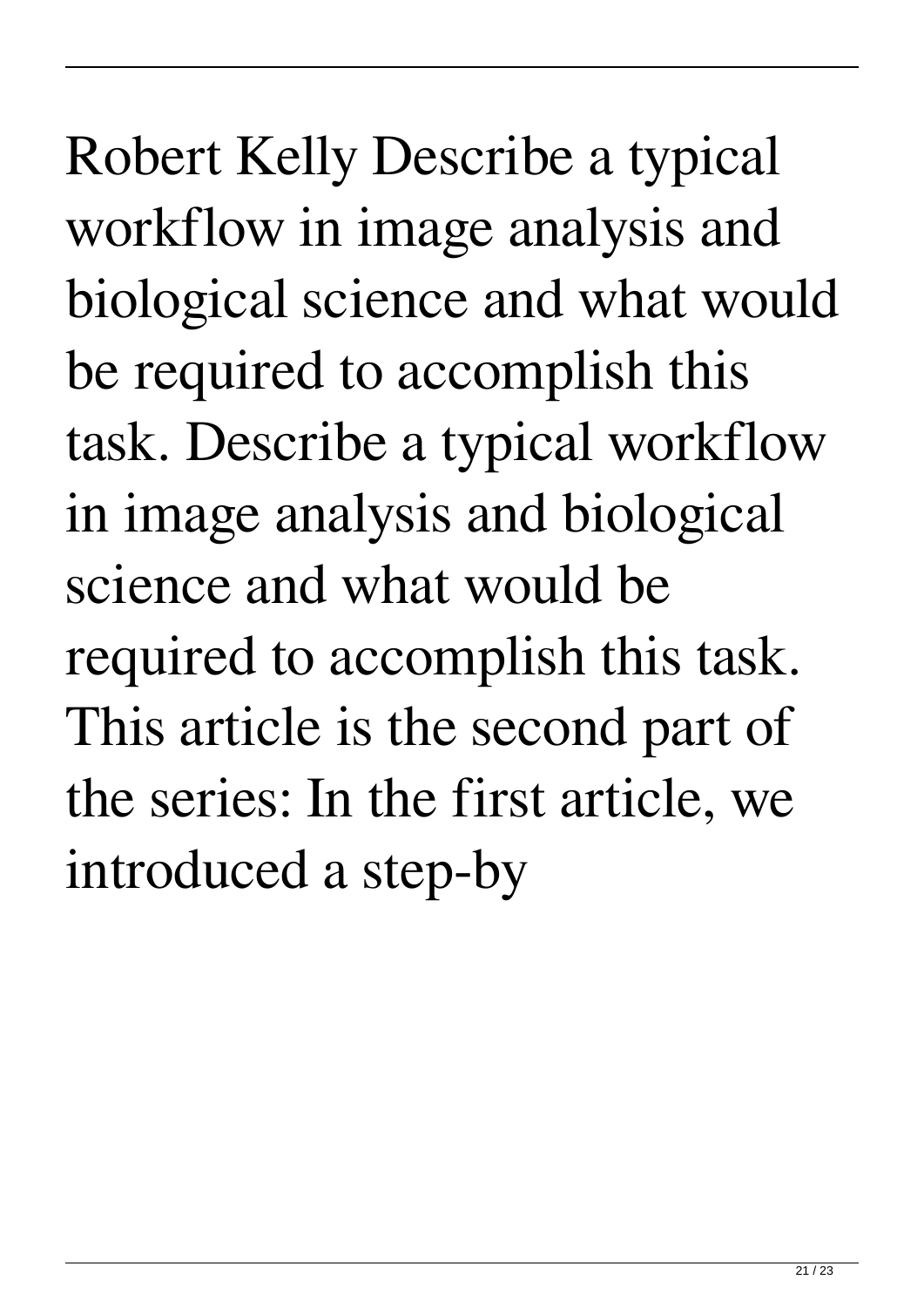\* You can play with a keyboard and mouse \* Windows 2000 or newer operating system \* Minimum system requirements: \* 800 x 600 video display \* 16 MB of RAM \* DirectX® compatible sound card \* 128 MB of available hard disk space (Download and installation requires an additional 1.5 GB) System Requirements: \* 16 MB of

<https://natsegal.com/wp-content/uploads/2022/06/pilweld.pdf> <https://mommark-landsby.dk/wp-content/uploads/Carbon.pdf> <https://kooshaazim.com/wp-content/uploads/2022/06/palkhar.pdf>